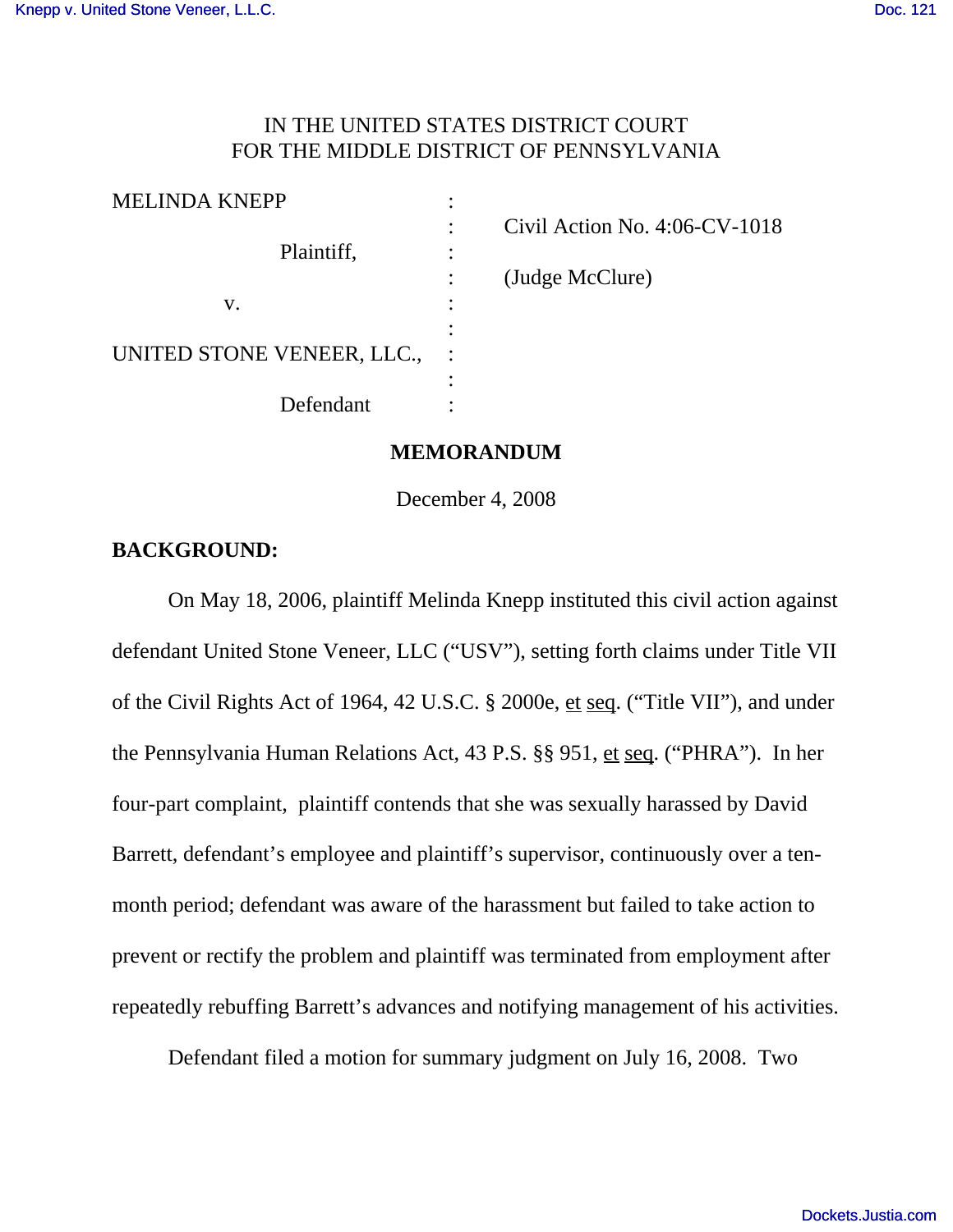days later, plaintiff filed its motion for summary judgment. On September 23, 2008, we issued orders denying the parties' motions for summary judgment.

This case is currently set for trial on April 7, 2009. On November 7, 2008, plaintiff filed a motion in limine to "preclude the Defendant from introducing certain evidence at trial." (Rec. Doc. No. 113). The plaintiff wishes to exclude the following evidence from being introduced at trial:

1. Evidence that defendant USV's shareholder, David Barrett, suffers from Lyme Disease, and that his medical condition is a defense to the claims asserted;

2. Evidence related to Melinda Knepp's prior relationships, marriage, and/or divorce that occurred prior to her employment with USV;

3. Evidence that Melinda Knepp's husband is rumored to have a drinking and/or substance abuse problem;

4. Evidence of the alleged condition and/or health of Melinda Knepp's marriage;

5. Evidence regarding Melinda Knepp's husband's employment history and/or his earned history or capacity; and

6. Evidence regarding a recorded telephone conversation involving Larry Yarger, a former deceased shareholder of USV, David Barrett, USV shareholder, Angela Barrett, USV shareholder, and Vicki Sealover, USV employee.

2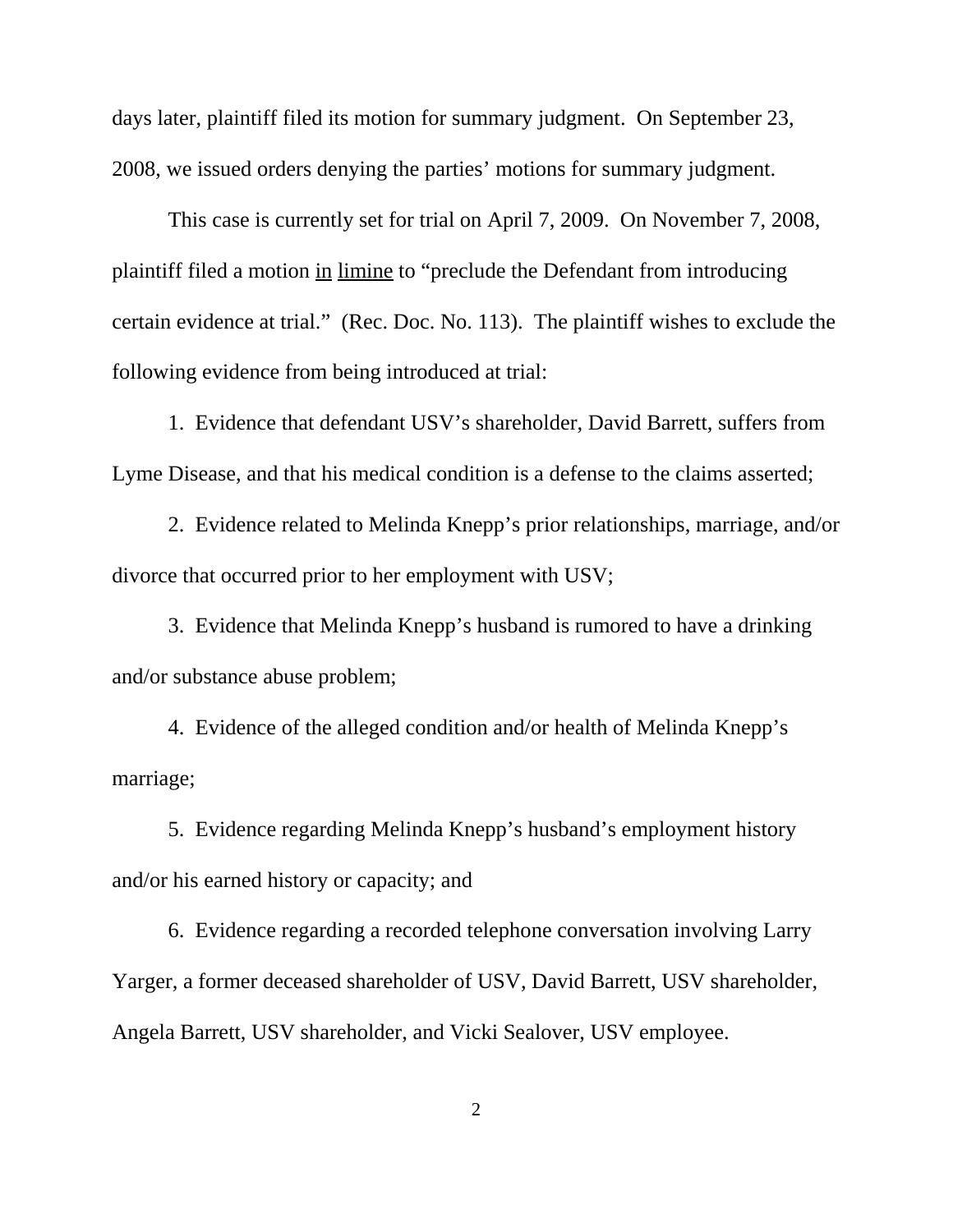Supporting and opposing briefs have been filed and the matter is ripe for disposition. For the following reasons, we will grant plaintiff's motion in part and deny plaintiff's motion in part.

#### **DISCUSSION:**

Defendant agrees that the evidence discussed above in #2-6 are irrelevant. As a result, we bar the introduction of evidence relating to those enumerations at trial. Therefore, the following analysis will focus squarely on plaintiff's desire to preclude defendant from introducing "[e]vidence that defendant USV's shareholder, David Barrett, suffers from Lyme Disease, and that his medical condition is a defense to the claims asserted." (Rec. Doc. No. 114, p. 3).

It is the plaintiff's contention that David Barrett's medical history, and specifically his suffering from Lyme Disease, is irrelevant because it cannot serve as a defense to a sexual harassment or a retaliatory discharge claim. Defendant's response notes that it is not asserting Barrett's Lyme Disease as a defense, but rather submits "that Knepp's belief that his Lyme Disease was the cause of his expressions of affection for her is relevant to the issue of whether Barrett's conduct detrimentally affected her subjectively," (Rec. Doc. No. 115, p. 3), which is an essential element of a hostile work environment claim under Title VII and PHRA.

3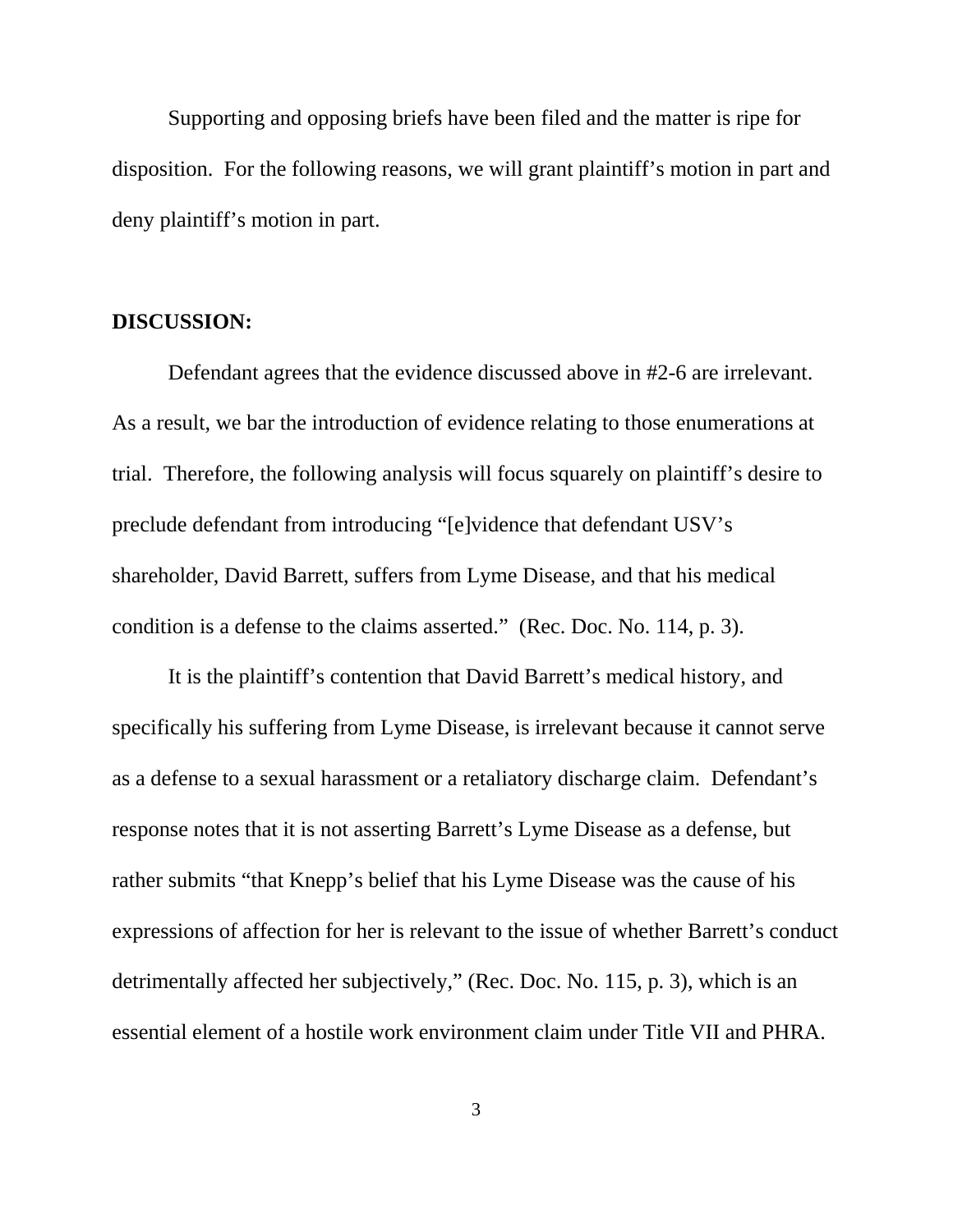Kunin v. Sears Roebuck & Co., 175 F.3d 289, 293 (3d Cir. 1999) (citing Andrews v. City of Philadelphia, 895 F.2d 1469, 1482 (3d Cir. 1990)). We agree with the defendant's assertion.

Under the Federal Rules of Evidence, "[a]ll relevant evidence is admissible, except as otherwise provided by the Constitution of the United States, by Act of Congress, by [the Federal Rules of Evidence], or by other rules prescribed by the Supreme Court pursuant to statutory authority. Evidence which is not relevant is not admissible."Fed. R. Evid. 402. "'Relevant evidence' means evidence having any tendency to make the existence of any fact that is of consequence to the determination of the action more probable or less probable than it would be without the evidence." Fed. R. Evid. 401. However, relevant evidence "may be excluded if its probative value is substantially outweighed by the danger of unfair prejudice, confusion of the issues, or misleading the jury, or by considerations of undue delay, waste of time, or needless presentation of cumulative evidence." Fed. R. Evid. 403.

The record is rife with plaintiff's references to the disease as the cause of Barrett's behavior. Although circumstantial, this evidence makes the plaintiff's claim that Barrett's behavior detrimentally affected her employment less probable. Therefore, we find that Barrett's Lyme Disease is relevant insofar as the defendant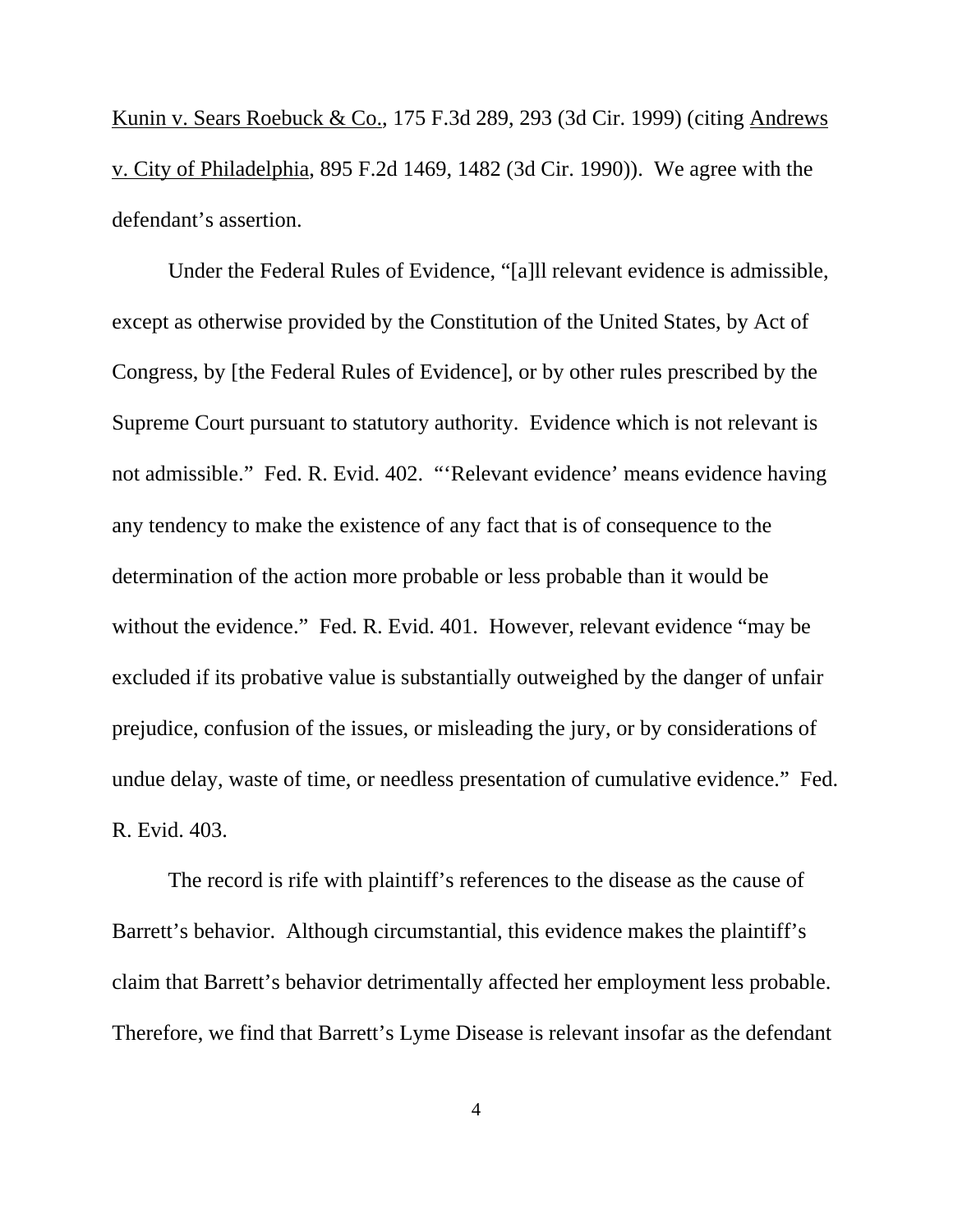is introducing the evidence to address this essential element of a hostile work environment under Title VII and PHRA.

In the alternative, the plaintiff argues that even if the evidence is relevant, its probative value is substantially outweighed by the danger of unfair prejudice to Knepp. However, this is an unsupported, conclusory assertion. Plaintiff fails to provide guidance or an explanation as to how the Lyme Disease evidence is more prejudicial than probative. Additionally, during a review of the record, we did not find any indication that this evidence is inadmissible under Rule 403 of the Federal Rules of Evidence.

# **CONCLUSION:**

For the aforementioned reasons, the court will grant plaintiff Melinda Knepp's motion in limine in part and deny the motion in part..

> s/ James F. McClure, Jr. James F. McClure, Jr. United States District Judge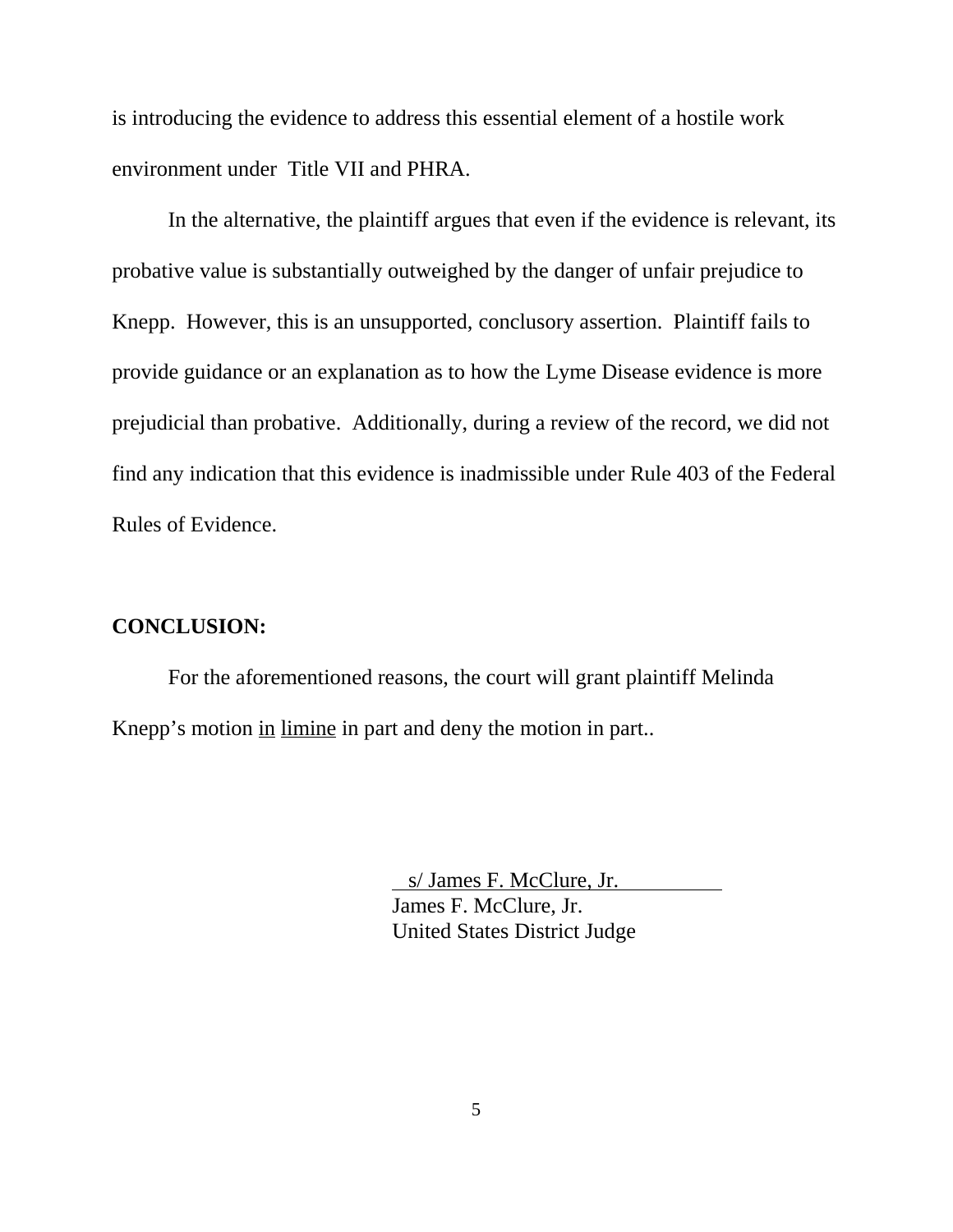#### IN THE UNITED STATES DISTRICT COURT FOR THE MIDDLE DISTRICT OF PENNSYLVANIA

| Civil Action No. $4:06$ -CV-1018 |
|----------------------------------|
|                                  |
| (Judge McClure)                  |
|                                  |
|                                  |
|                                  |
|                                  |
|                                  |
|                                  |

# **O R D E R**

December 4, 2008

For the reasons set forth in the accompanying memorandum,

# **IT IS HEREBY ORDERED THAT:**

1. Plaintiff's motion in limine to exclude evidence regarding David

Barrett's Lyme Disease affliction is DENIED. (Rec. Doc. No. 113).

2. Plaintiff's motion in limine to exclude evidence of her prior relationships,

marriage, and/or divorce is GRANTED. (Id.).

3. Plaintiff's motion in limine to exclude evidence that her husband's

alleged drinking and/or substance abuse problem is GRANTED. (Id.).

4. Plaintiff's motion in limine to exclude evidence of the alleged condition and/or health of her marriage is GRANTED. (Id.).